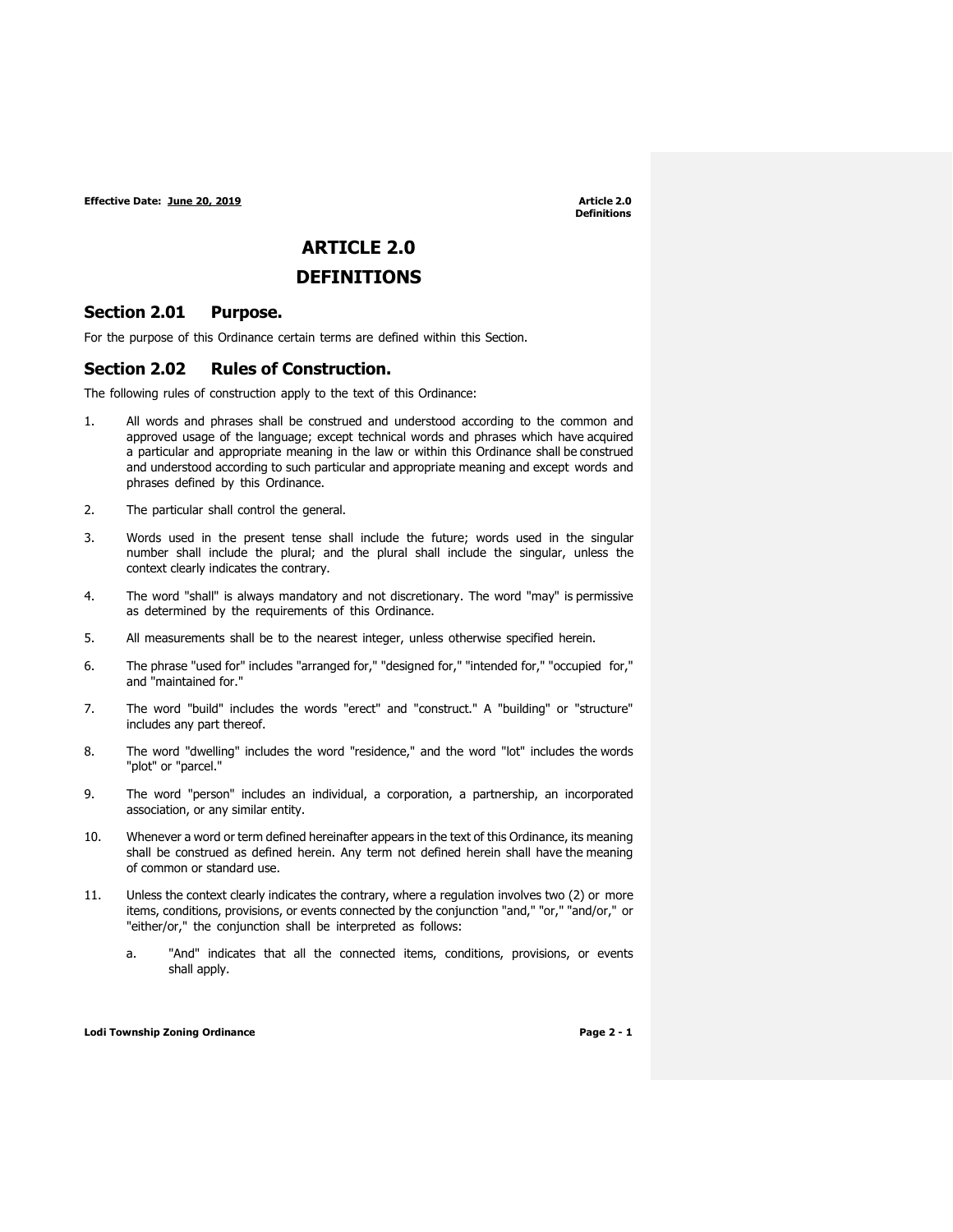- b. "Or" indicates that the connected items, conditions, provisions, or events may apply singly or in any combination.
- c. "Either/or" indicates that the connected items, conditions, provisions, or events shall apply singly but not in combination.
- d. "And/or" indicates that either the conjunctive or the disjunctive may apply, as appropriate in the circumstances.
- 12. Words or phrases in headings shall in no way by their presence or absence limit or affect the meaning of this Ordinance.
- 13. Where an illustration accompanies any item within this Ordinance, the written text shall have precedence over said illustrations.
- 14. In computing a period of days in connection with petitioner or applicant submissions, the first day is excluded and the last day is included. If the last day of any period is a Saturday, Sunday, or legal holiday, the period is extended to include the next day which is not a Saturday, Sunday, or legal holiday.

### **Section 2.03 Definitions.**

Whenever used in this Ordinance, the following words and phrases shall have the meaning ascribed to them in this Section:

**Access Drive or Driveway.** A private way or improvement designed to provide a physical connection for vehicles from a public road to a developed site.

**Access Management.** A technique to improve traffic operations along a major roadway and decrease the potential for accidents through the control of driveway locations and design; consideration of the relationship of traffic activity for lots adjacent to, and across from, one another; and the promotion of alternatives to direct access.

**Access, Reasonable.** A property owner's legal right, incident to property ownership, to access a public road right-of-way. Reasonable access may be indirect and certain turning movements may be prohibited for improved safety and traffic operations.

**Accessory Structure.** See "**Structure**".

**Accessory Dwelling.** See "**Dwelling, Accessory**."

**Accessory Use.** See **"Use, Accessory"**.

**Adult Day Care Center**. See "**Day Care Center".**

**Adult Day Care Facility.** A facility licensed by the State of Michigan, which provides daytime care for part of a day but less than 24 hours for functionally impaired adults through a structured program of social and rehabilitative or maintenance services in a supportive group setting other than the client's home.

**Adult Foster Care Facility.** An establishment that provides supervision, personal care, and protection for up to 24 hours a day, five (5) or more days a week, and for two (2) or more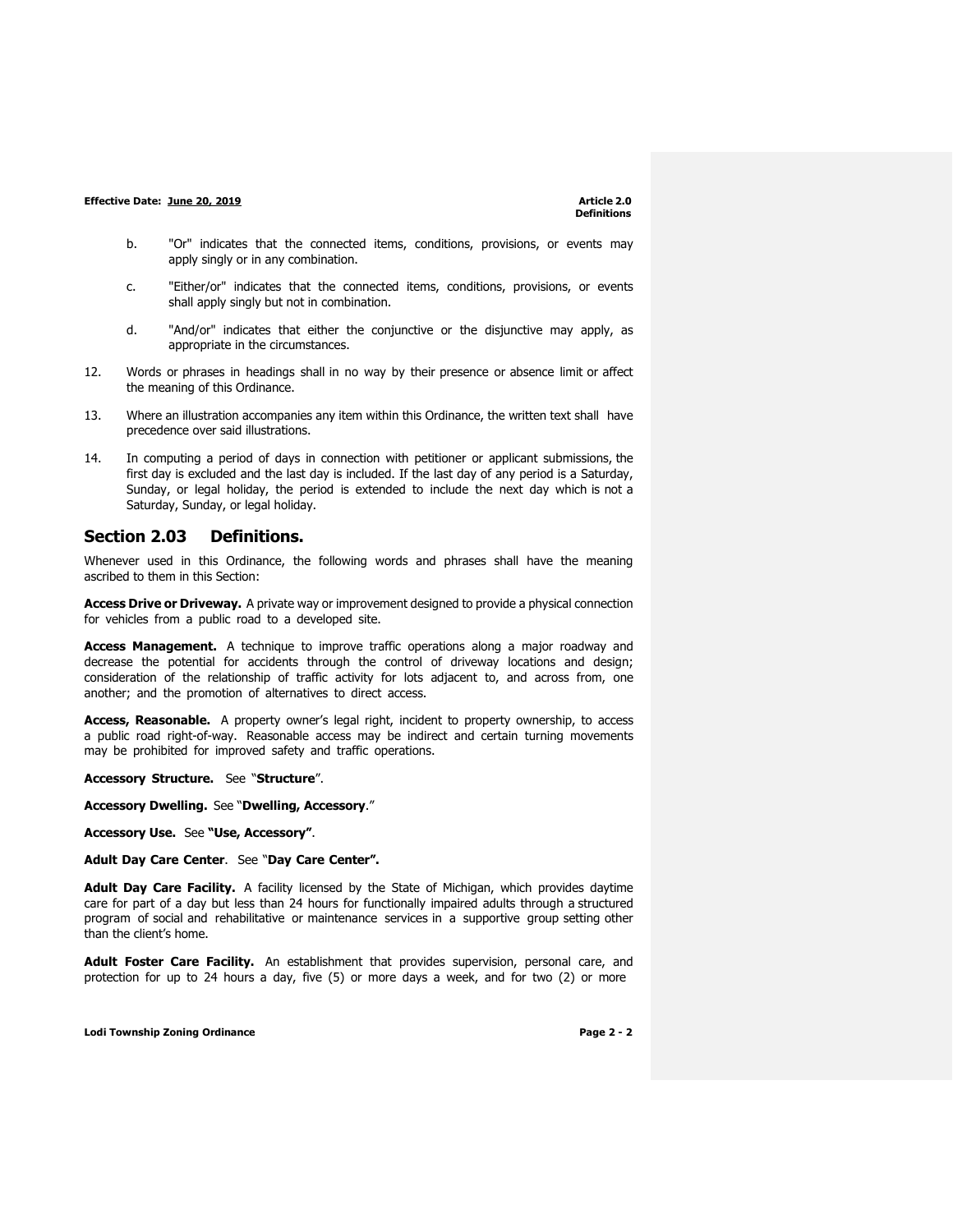**Premises.** A single zoning lot or multiple adjacent lots under common ownership occupied by a single principal use or integrated principal uses not separated by intervening roads, alleys or road rights-of-way.

**Principal Dwelling.** See "**Dwelling, Principal Dwelling**".

**Principal Use.** See "**Use, Principal Use."**

**Private Community Wastewater System (PCWS).** A facility for the transportation, collection, processing or treatment of sanitary sewage which is owned by a non-governmental entity and which is proposed to service more than one structure. The PCWS shall be deemed to include any individual septic tanks, pumps, lines and appurtenances serving each residence, in addition to the community drainfield and treatment system.

**Property Line.** See "**Lot Line**."

**Pub.** See "**Bar**."

**Public Utility.** See "**Utility, Public**."

**PUD.** See **"Planned Unit Development"**

**Purchase of Development Rights (PDR**). The acquisition of property development rights through voluntary sale by the landowner to a government agency or land trust. The government agency or land trust acquiring development rights typically restricts future uses of the land acquired to farming or open space.

**Quarry.** See "**Extraction Operation**."

#### **Radio or Television Transmission Tower.** See "**Wireless Communication Facilities."**

**Recognizable and Substantial Benefit.** A clear benefit to the ultimate users of the property in question and/or to the community, which would reasonably be expected to accrue, taking into consideration the reasonably foreseeable detriments of proposed uses. Such benefits may include long-term protection or preservation of natural resources and natural features, historical features, or architectural feature, or elimination of a nonconforming use or structure.

**Recreation Area.** Any public or privately owned outdoor space that is made available and maintained in a suitable condition for passive and active recreational activities, such as swimming, picnicking, hiking, nature study, hunting, boating, fishing, golfing or other recreational purposes.

**Recreational Facility.** A facility designed and equipped for the conduct of sports, amusement or leisure time activities and other customary recreational activities indoors or outdoors; including membership-only facilities and facilities operated as a business and open for use by the public for a fee. Examples include gymnasiums and fitness centers, bowling alleys, indoor soccer facilities, racquetball and tennis clubs, ice and roller skating rinks, curling centers, firearms ranges, tennis clubs, archery ranges, miniature golf courses, water slides, batting cages and machines, and skateboarding parks.

**Recreational Vehicle**. A vehicle or boat which is self-propelled or permanently towable by a motor vehicle; designed primarily for use as temporary living quarters, or for recreational,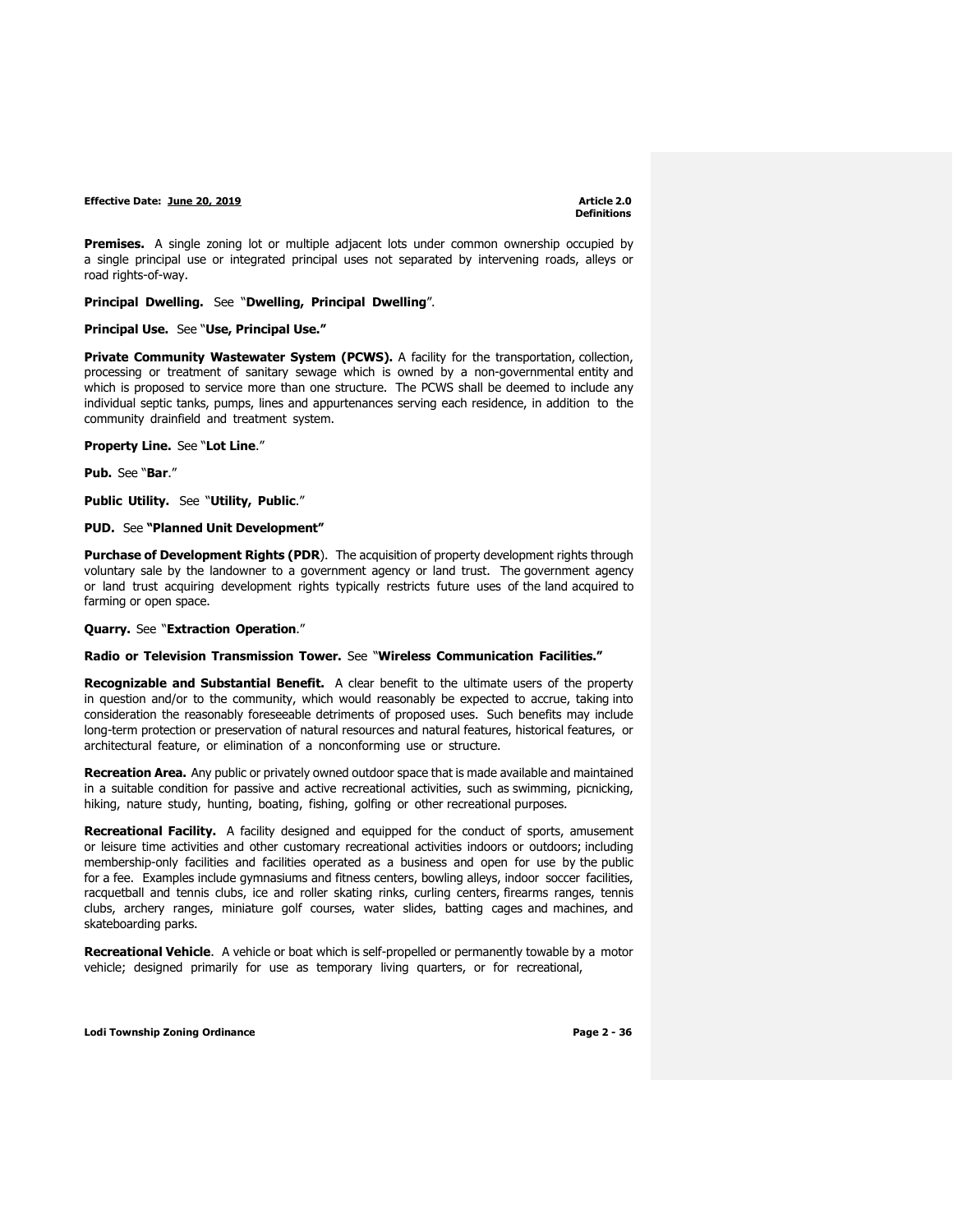camping, travel or seasonal use; and required by Michigan law to have a valid vehicle registration when traveling upon public roads. Recreational vehicles shall include, but are not limited to the following:

- a. **Boats and Boat Trailers.** Motorized or floatation equipment used for travelling on the water and the normal equipment used for transportation of the equipment to and from the water
- b. **Horse Trailer.** A structure, mounted on wheels and designed primarily to be used for the transportation of horses.
- c. **Motor Home.** A self-propelled vehicle, built on a single chassis and designed primarily for use as temporary living quarters for recreational, camping, travel or seasonal use.
- d. **Pickup Camper.** A temporary living quarters designed primarily to be mounted on a pickup or truck chassis and with sufficient equipment to render it suitable for travel, recreational, and vacation uses.
- **Snowmobiles, Motorcycles or All-Terrain Vehicles (ATV).** Motorized vehicles designed primarily for recreational travel or off-road use.
- e.f. **Travel Trailer.** A temporary living quarters constructed to be towed on its own chassis, and designed primarily for recreational, camping, travel or seasonal use.
- f.g. **Utility Trailer.** A vehicle used to transport boats, motorcycles, snowmobiles, go-carts, and similar devices and equipment.

#### **Recreational Vehicle Park**. See **Campground**.

**Recycling Collection Facility.** A location or operation for the collection and temporary storage of recyclable material intended for transportation to a processing center, or for reclamation, repair, and re-use.

**Registered Design Professional**. An architect or engineer or other professional registered or licensed with the State of Michigan and who provides design services.

**Repair and Maintenance, Normal**. Any work to prevent or correct deterioration or decay of or damage to a structure or site improvement, which is intended to restore the structure or site improvement to its original condition, as nearly as feasible. Normal repair and maintenance does not include a change in design, material or outward appearance, but does include in-kind replacement or repair.

**Residential Uses.** These uses primarily involve housing of various types and densities, and associated uses typically found in a residential neighborhood.

**Restaurant.** Any establishment whose principal business is the sale of food and beverages to the customer in a ready-to-consume state, and whose method of operation is characteristic of a carryout, drive-in, drive-through, fast food, sit-down or food truck restaurant, as defined below. Any restaurant which combines elements of the following types of restaurants shall be subject to the regulations of the most restrictive restaurant type employed: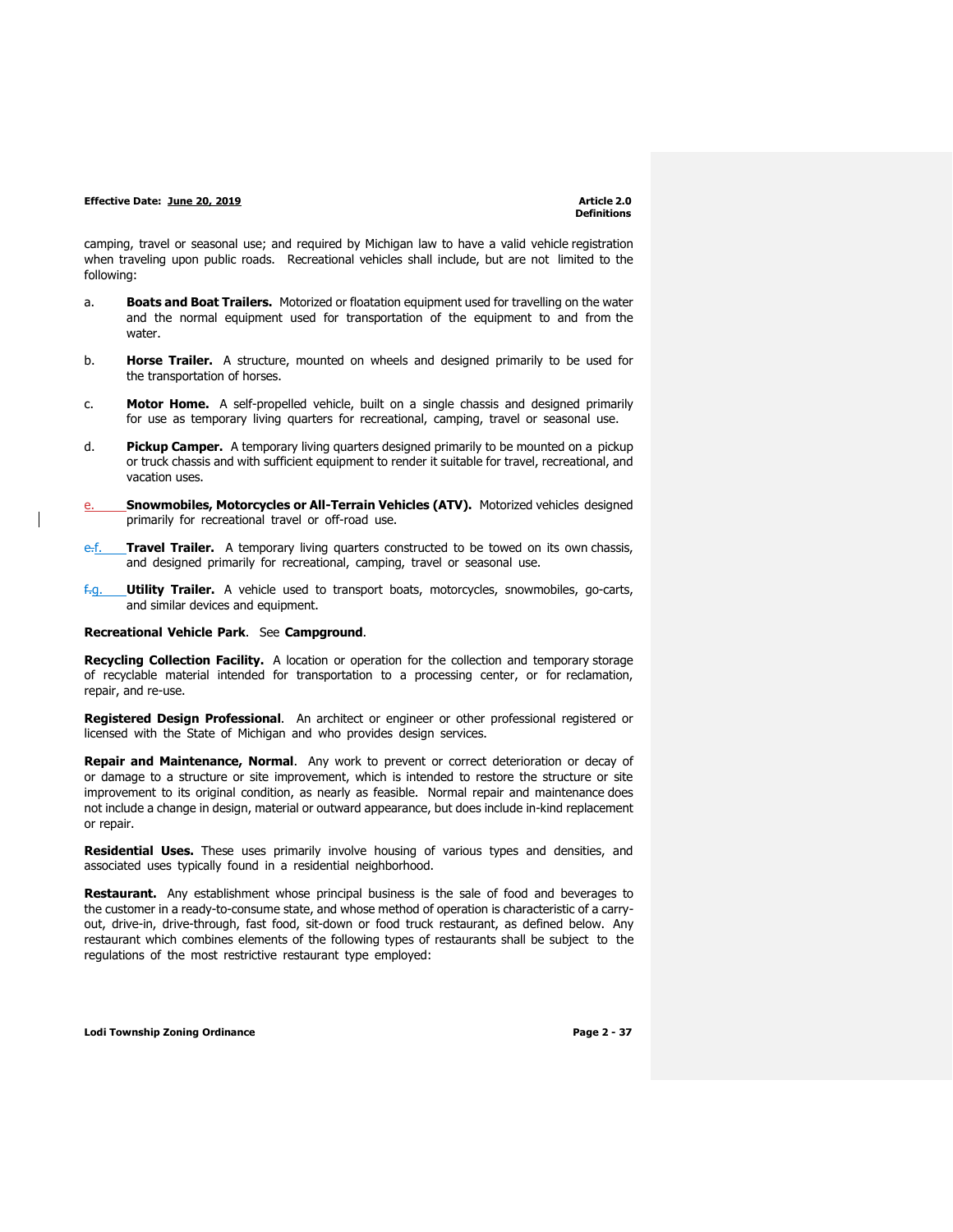**Special Event.** An occurrence or noteworthy happening of seasonal, civic, or church importance, which is organized and sponsored by a private, public, or non-profit community group, organization, club, or society, and which offers a distinctive service to the community, such as public entertainment, community education, civic celebration, or cultural or community enrichment and which is open to the public. Special events typically run for a short period of time [less than two (2) weeks] and are unlike the customary or usual activities generally associated with the property where the special event is to be located.

#### **Special Use.** See "**Use, Special Use."**

**Sport Shooting Range**. An indoor or outdoor area or facility designed and operated for the use of archery, rifles, shotguns, pistols, silhouettes, skeet, trap, black powder, or any other similar sport shooting. This term does not include casual recreational shooting by a property owner or resident lessee on the owner or lessee's lot in a manner incidental and secondary to the principal agricultural or residential use of the lot.

**Sportsman's Club.** A facility owned by an organization or group of individuals, established with the goal of organized or casual target shooting. Recreational shooting by private property owners and their guests on their privately owned property are not included.

**Stacking Space.** A space set aside for the sole purpose of allowing motorists in vehicles to queue up in a temporary line for access to a drive-through establishment, or to exit from a parking lot on to a public road.

**Steep Slope**. A rise of twelve percent (12%) or more having a vertical change in elevation of eight (8) or more feet and a length of thirty (30) feet or more, as measured parallel to the contour lines.

**Story.** That part of a building, except a basement or mezzanine, included between the upper surface of any floor and the upper surface of the floor or roof next above it (see "**Basic Structural Terms**" illustration at end of Section). A basement shall be deemed a story when the vertical distance from the average grade to the floor is less than the vertical distance from the average grade to the ceiling.

#### **Street.** See "**Road**."

**Street Line.** The physical side boundary of a street, as defined by the Washtenaw County Road Commission.

**Structure.** Anything constructed or erected, the use of which requires location on the ground or attachment to something having location on the ground, including, but not limited to, buildings, mobile homes, swimming pools, radio towers, sheds, signs and storage bins, but excluding sidewalks and paving on roads, driveways, parking areas and patios.

**Accessory Structure.** A freestanding structure or portion of a principal building that is subordinate to and on the same premises as the principal building(s), the use of which is incidental to, customarily associated with, and subordinate to that of the principal building and use. Accessory structures shall include, but are not limited to decks, porches, detached garages, car ports, vehicle shelters, and pole barns sheds, small greenhouses, and swimming pools.

**Permanent Structure.** A structure placed on the land for the foreseeable future that is **Formatted:** Font: 10.5 pt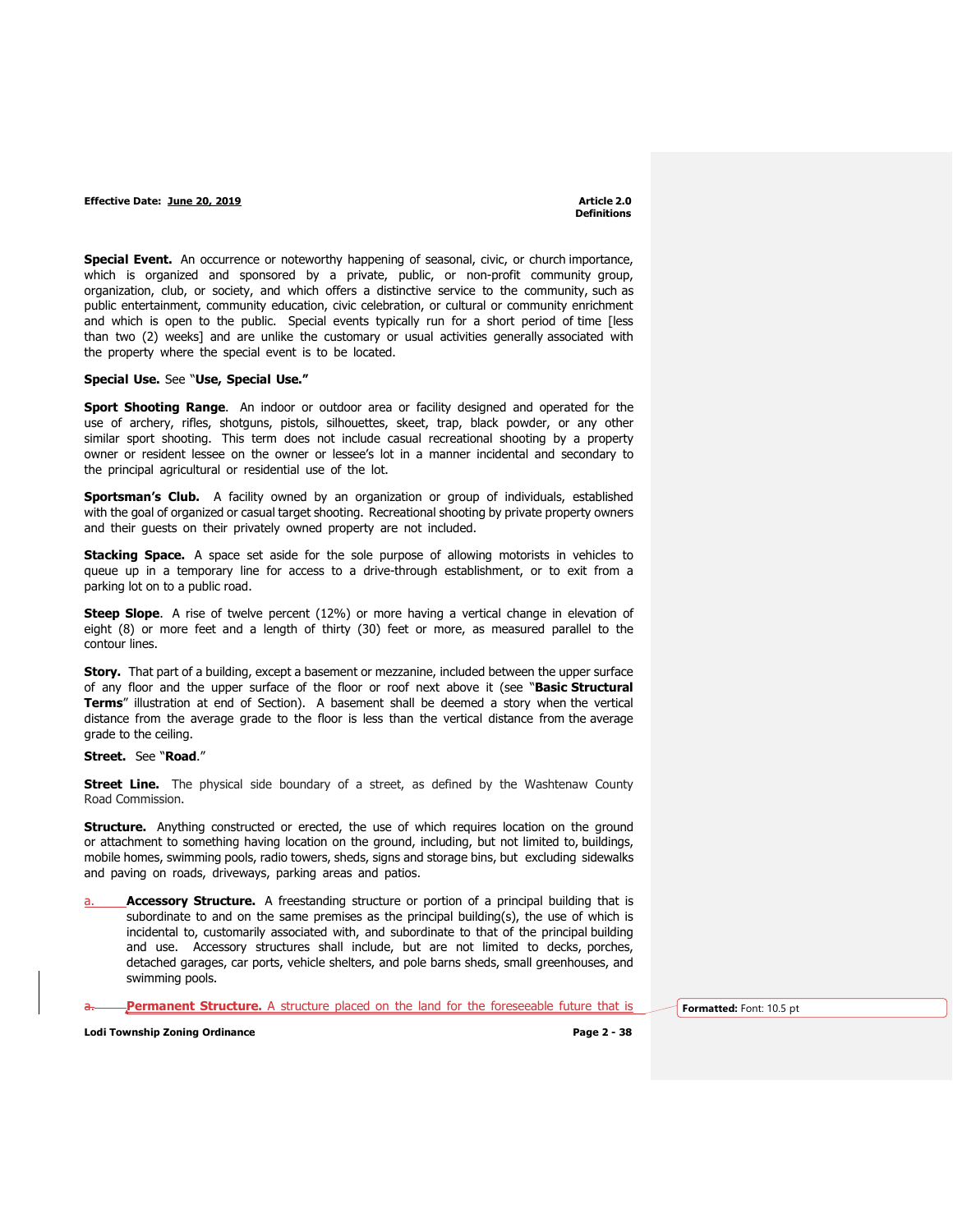**Definitions**

anchored to a permanent foundation, that is roofed and walled.

c. **Temporary Structure.** A structure authorized by this Ordinance to exist during periods of construction, special events, and other limited time periods. Temporary structures shall be used for non-residential or residential purposes as defined:

**Temporary Non-Residential Structure.** A structure for which the intended use is by a contractor or builder in conjunction with a construction projection or for shelter or other use in conjunction with a special event.

b.2. **Temporary Residential Structure.** A structure or recreational vehicle, specifically a motor home or tiny house, without a permanent foundation and used as a temporary dwelling unit during the construction of a permitted principal residential dwelling unit, placed on the same parcel as the dwelling unit under construction.

**Subdivision Plat.** The division of a tract of land into two (2) or more lots, building sites, or other divisions for the purpose of sale or building development, in accordance with the Land Division Act P.A. 288 of 1967, as amended (MCL 560.101 et seq.), and the Lodi Township Subdivision Ordinance, as amended.

**Swimming Pool.** Any structure or container located above or below grade designed to hold water to a depth of greater than two (2) feet and intended for swimming or spa purposes. A swimming pool is an accessory structure for purposes of this Ordinance.

### **Tavern.** See "**Bar**".

**Temporary Dwelling.** See "**Dwelling, Temporary Dwelling**."

**Temporary Structure.** A structure authorized by this Ordinance to be placed on a zoning lot for a limited period of time.

**Temporary Structure for Construction Purposes.** A structure or trailer authorized by this Ordinance to be placed on a zoning lot for a limited period of time for use during a developer's normal business hours to store construction materials, to serve as a construction project management office, or as a sales office or model for the development.

#### **Therapeutic Massage.** See **Massage Therapist**; **Therapeutic Massage**.

**Threatened or Endangered Species Habitat.** A geographical area occupied by a species, which may be threatened or in danger of extinction, that contains physical or biological features essential to the conservation of the species which may require special management considerations or protection.

**Tiny House.** A type of portable manufactured shelter, between 240 and 500 square feet floor area, built on wheels and designed primarily for use as living quarters.

#### **Townhouse.** See "**Dwelling, Townhouse**."

**Township.** Lodi Township, Washtenaw County, Michigan.

a. **Township Board.** The elected Board of Trustees for Lodi Township, Washtenaw County, Michigan.

**Lodi Township Zoning Ordinance Page 2 - 39 Township Engineer.** The person, persons or firm designated by the Township to advise the Township on drainage, grading, paving, storm water management and control utilities, and other related site engineering and civil engineering issues. The Township Engineer may be a consultant or

**Formatted:** Font: 10.5 pt

**Formatted:** Font: Not Bold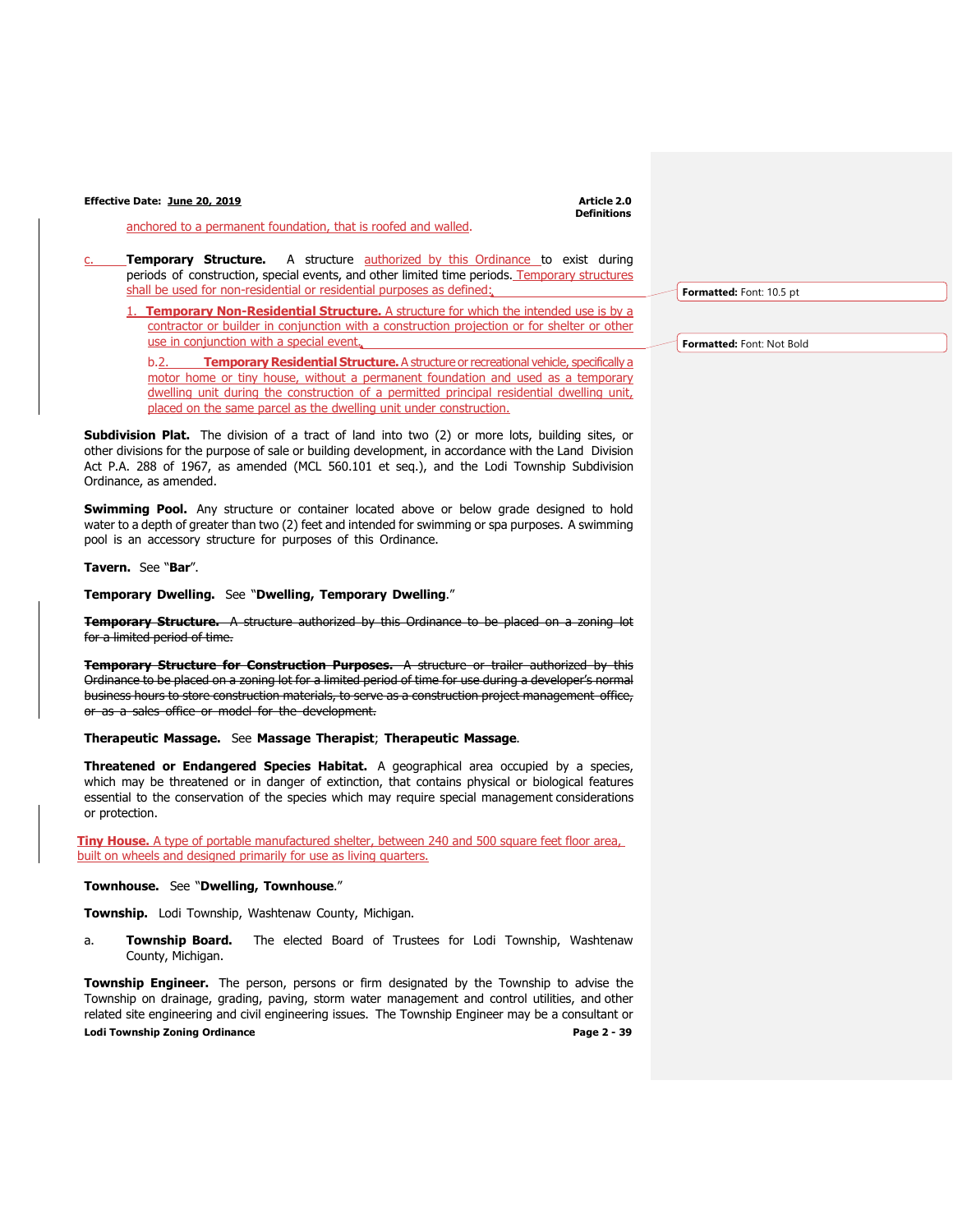# **Definitions**

employee of the Township, or the responsibilities of this position may be divided between more than one (1) person or firm.

**Township Planner.** The person, persons or firm designated by the Township to provide staff support to the Township Board, Planning Commission or Zoning Board of Appeals; or advise the Township on community planning, zoning, land use, housing, and other related planning and development issues. The Township Planner may be a consultant or an employee of the Township, or the responsibilities of this position may be divided between more than one (1) person or firm.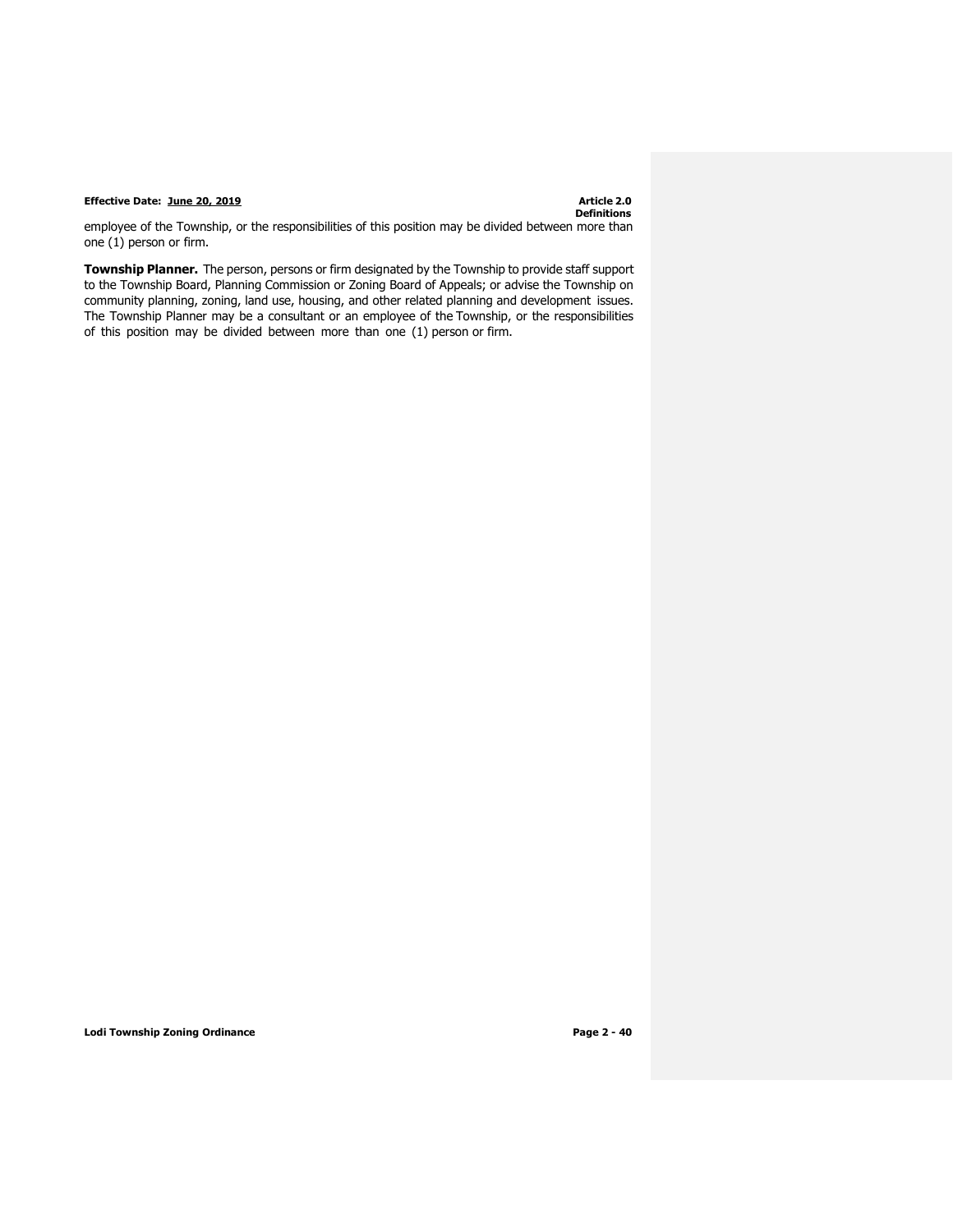### **Section 41.31 Temporary Structures.**

Temporary structures shall be subject to the following:

#### **A. General Standards for Temporary Structures.**

The following standards shall apply to all temporary structures:

- Placement of any temporary structure shall be in conformance to Article 30.0 (Dimensional Standards) for the zoning district in which located.
- 2. A temporary structure may be used as either a non-residential or residential use, as defined in Article 2.0 (Definitions).
- 1.3. Temporary structures are not authorized by this Ordinance to be used as a permanent structure.
- $2.4$ . No portion of the temporary structure or its operation shall be located within a public or private road right-of-way.
- 5. Non-residential temporary structures shall be removed immediately upon completion of the construction project or special event.
- Temporary residential structures shall be connected to well and septic for the duration of the occupancy of the temporary structure.
	- Approval of any temporary structures for construction purposes, and any other temporary structure with a timeline for installation and removal of less than 365 calendar days, shall be subject to Zoning Compliance Permit approval per Section
- 7. 57.04 (Issuance of Zoning Compliance Permits). A refundable performance guarantee shall be required by the Zoning Administrator to ensure removal of the structure at the end of the approved timeline.
- Approval of any other temporary structure with a timeline for installation and -removal of 365 calendar days or longer shall be subject to the site plan review requirements approval of Article 44.0 (Site Plan Review). The Township may authorize a single extension of the time limit for a further period of not more than six (6) months. Such extension shall only be granted based on evidence from the applicant that construction has commenced and is making substantial progress, as determined by the Township.
- **B. Additional Standards for N o n - R esi d e nt i a l Temporary Structures for Construction Purposes.**

Non-residential t<del>Te</del>mporary structures for construction purposes shall only be -allowed on the same site as the building or facility that is being constructed, subject to the following:

1. The non-residential temporary structure shall only be used for the purposes of construction of the principal building on the site which the temporary structure is accessory as a temporary use. The temporary structure shall not be used for living quarters.

**Lodi Township Zoning Ordinance Page 41 - 23**

4.

**Formatted:** Font: 10.5 pt **Formatted:** Indent: Left: 0.08", Hanging: 0.5", Right: 0.08", Line spacing: single, No bullets or numbering, Tab stops: Not at 1.08" **Formatted:** Font: 10.5 pt **Formatted:** Normal, No bullets or numbering **Formatted:** List Paragraph, Right: 0.08", Numbered +

Level: 3 + Numbering Style: 1, 2, 3, … + Start at: 1 + Alignment: Left + Aligned at: 0.58" + Indent at: 1.08", Tab stops: 1.08", Left

| Formatted: Font: 10.5 pt                             |  |
|------------------------------------------------------|--|
| Formatted: Normal, Space Before: 5.05 pt, No bullets |  |
| or numbering, Tab stops: 0.81", Left                 |  |